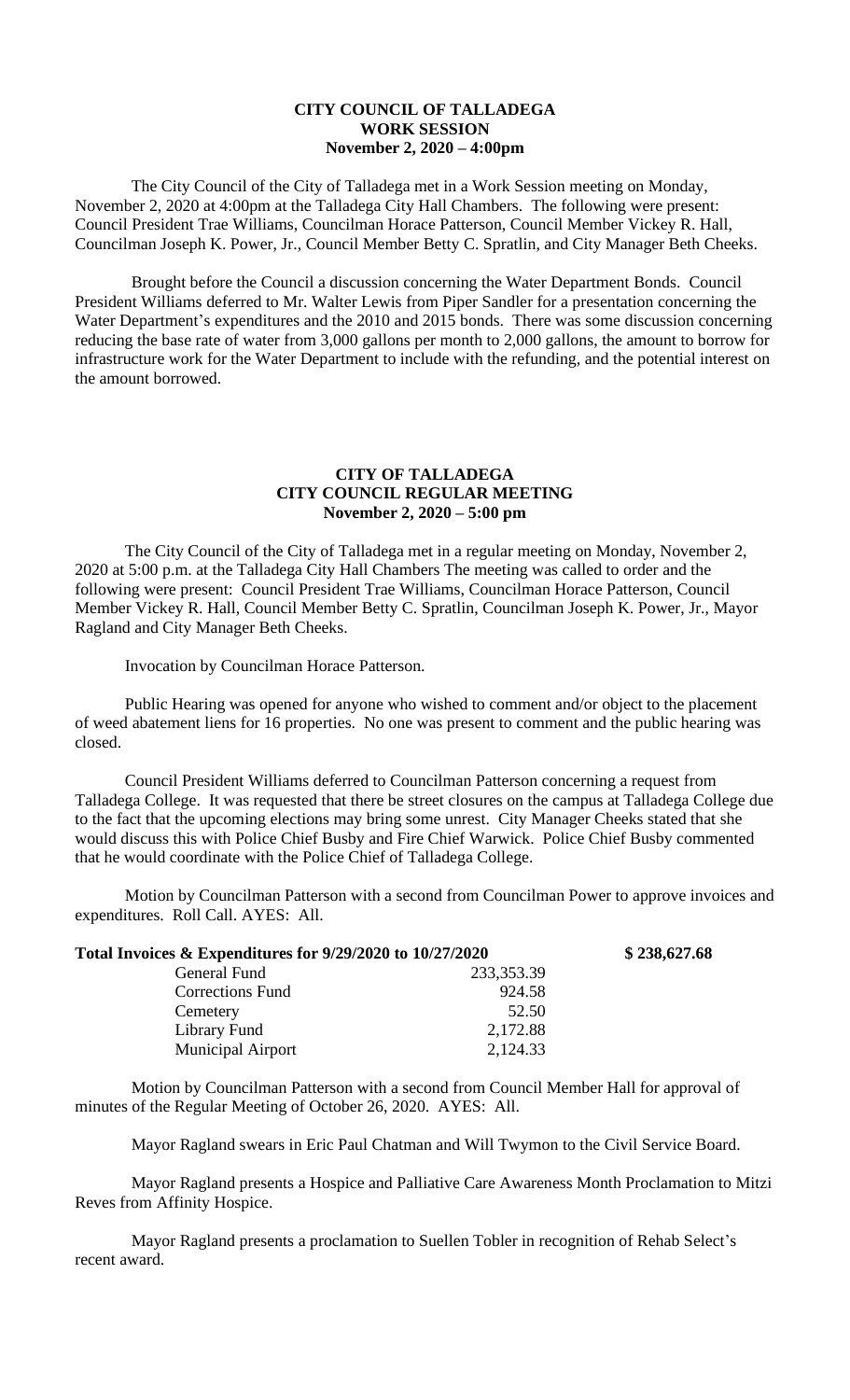Motion by Councilman Patterson with a second from Council President Williams for the reappointment of Russell Bowden and Becky Davis to the Heritage Hall Commission. Roll Call. AYES: All.

Mayor Ragland swears in Russell Bowden and Becky Davis to the Heritage Hall Commission.

Motion by Councilman Patterson with a second from Council Member Hall for the reappointment of Rex Griffin, John Midlock, and Jack Clark to the Talladega Municipal Airport Board. Roll Call. AYES: All.

Council President Williams deferred to Mike Raita from the International Motorsports Hall of Fame. Mr. Raita presented to the Council a slideshow of the recent and proposed renovations being made to the Motorsports Hall of Fame.

Council President Williams deferred to Dorrine Smith. Ms. Smith came before the Council to request the City's help in stopping the illegal littering at Talladega Downs. It was stated that there were couches and mattresses left out and that the litter would drift down to her street. It was also mentioned that despite many conversations with the manager of Talladega Downs the problem has yet to desist. City Manager Cheeks stated that the City was looking into a resolution concerning this issue by negotiating with management concerning the business license and what they would need to do to in terms of maintenance to be able to renew their license.

Council President Williams deferred to City Manager Cheeks concerning the Municipal Court Judge's salary since the latest Alabama's Supreme Court Ruling. It was mentioned that the warrant hearings previously being handled by the Chief Court Clerk and the Magistrates can only be conducted by the Municipal Judge, therefore greatly increasing the number of hours the judge must work. Brought before Council consideration were three proposed options for compensating the Judge. Chief Court Clerk Sparks stated that this change would occur in February and that no decision had to be made at this time.

Brought before the Council was a review by Brian Free of CRI the audit findings for the City. It was stated that the City has a qualified opinion. It was also mentioned that there were no internal control and no compliance issues to report. Mr. Free went on to cover all financial information of the City's General Fund and accounts. Councilman Power inquired if there were any issues seen in the audit. Mr. Free commented that after conducting interviews with management and addressing certain concerns there was no significant issues. Councilman Power commented that it would be beneficial for the Council to reach out to CRI prior to the beginning of an audit to have any questions answered. Mr. Free stated that he would reach out to the Council this year. There was also some discussion concerning the water department's budget.

Brought before the Council was a presentation by Kelsey Gallahar for the Chamber of Commerce building. The presentation included work already done and proposed renovations such as overhauling the parking lot, extensive repair to the roof, new gutters and refurbishment of the Chamber building and public restrooms.

**Resolution #5153** to assess a weed abatement lien on 114 Jackson St. **Resolution #5154** to assess a weed abatement lien on Vacant lot on corner of Jackson St. and Williams St. **Resolution #5155** to assess a weed abatement lien on 215 Howard St. **Resolution #5156** to assess a weed abatement lien on 311 Grant St. **Resolution #5157** to assess a weed abatement lien on 421 19<sup>th</sup> St. **Resolution #5158** to assess a weed abatement lien on 312 Jemison St. **Resolution #5159** to assess a weed abatement lien on 716 Coffee St. **Resolution #5160** to assess a weed abatement lien on 205 Alexander St. **Resolution #5161** to assess a weed abatement lien on 510 Adams Ave. **Resolution #5162** to assess a weed abatement lien on 733 Pulliam St. **Resolution #5163** to assess a weed abatement lien on Vacant corner of Ave H and Knox St. **Resolution #5164** to assess a weed abatement lien on Vacant lot corner of Knox St. and Ave H **Resolution #5165** to assess a weed abatement lien on 205 East Parkway **Resolution #5166** to assess a weed abatement lien on 207 Alexander St. **Resolution #5167** to assess a weed abatement lien on 410 Brome St. East **Resolution #5168** to assess a weed abatement lien on VJS Stop & Shop/Ft. Lashley